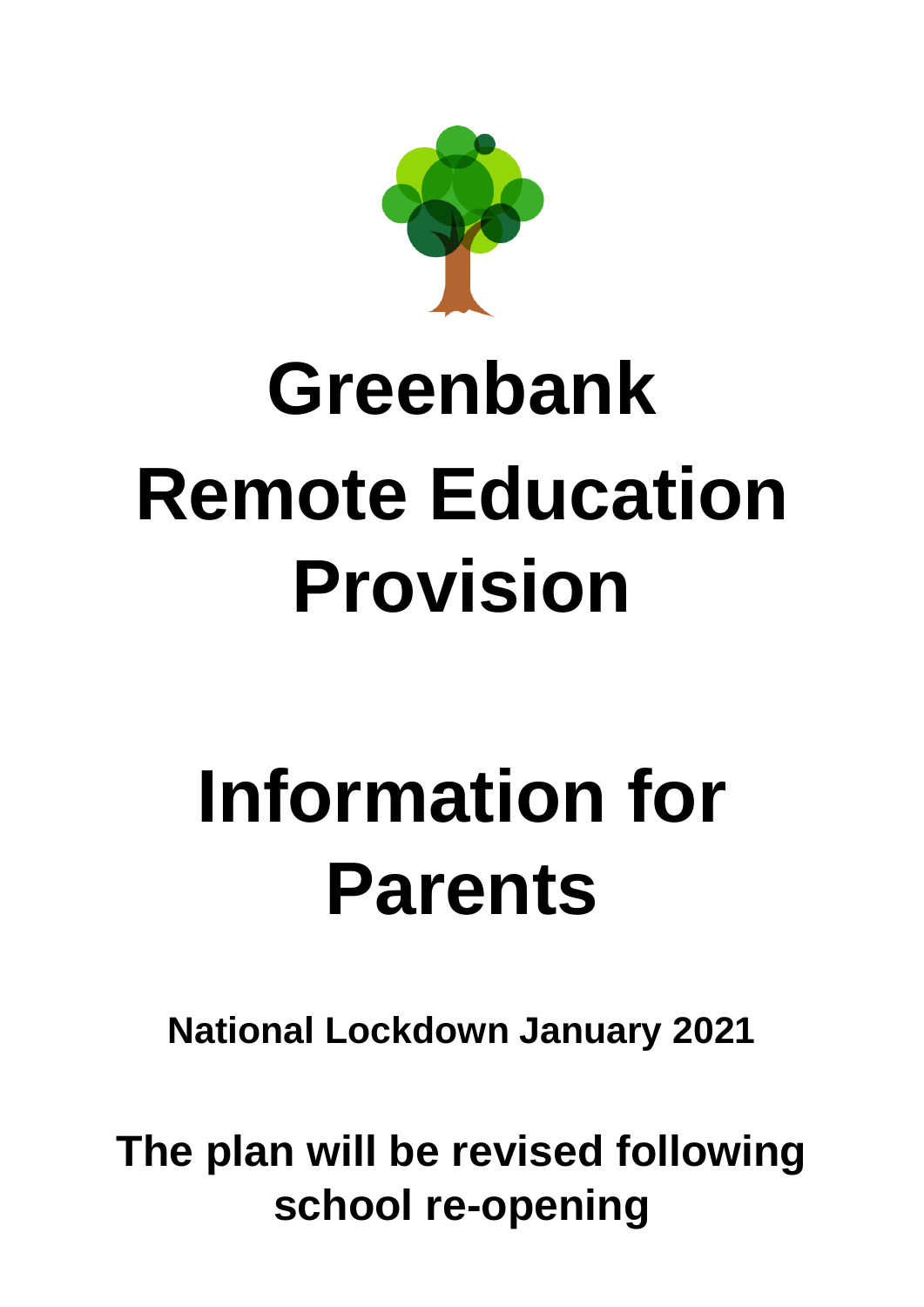## **Remote Education Provision: Information for Parents**

This information is intended to provide clarity and transparency to parents/carers and pupils about what to expect from remote education if national restrictions require entire cohorts (or bubbles) to remain at home. This document aims to address the common questions parents/carers may have regarding the home learning provision provided by Greenbank Primary School.

## **If my child is accessing remote learning what will they be taught?**

We will be teaching the same curriculum to the children at home as we will be to the Key Worker and Vulnerable children in school.

Children in school will be accessing the same online lessons and instructions as the children at home which will be provided by their year group teachers.

Year group teachers will set, respond to and plan learning through Seesaw.

The work provided for pupils in school will be the same as the work being set on Seesaw for pupils at home.

All teachers will be following their year group expectations for teaching and learning as set out in the National Curriculum and will ensure the children follow a broad and balanced curriculum for while in National Lockdown

## **Remote Teaching and Study Time**

#### **How long can I expect work set by the school to take my child each day?**

We expect that remote education (including remote teaching and independent work) will take pupils broadly the following number of hours each day:

| Reception to Year 2 | 3 hours a day:<br>• 1 hour Literacy<br>• 1 hour Maths<br>$\bullet$ 1 hour other subject(s) |
|---------------------|--------------------------------------------------------------------------------------------|
| Year 3 to Year 6    | 4 hours a day:<br>• 1 hour Literacy<br>1 hour Maths<br>• 2 hours of other subject(s)       |

## **Accessing Remote Education**

#### **How will my child access any online remote education you are providing?**

Children learning from home will access all their learning online via Seesaw. School will contact families who do not appear to be accessing Seesaw to find out the reason why and to provide support in finding a solution to the problem.

All the information for each lesson will be on Seesaw, although teachers will also provide links to additional websites and resources if relevant.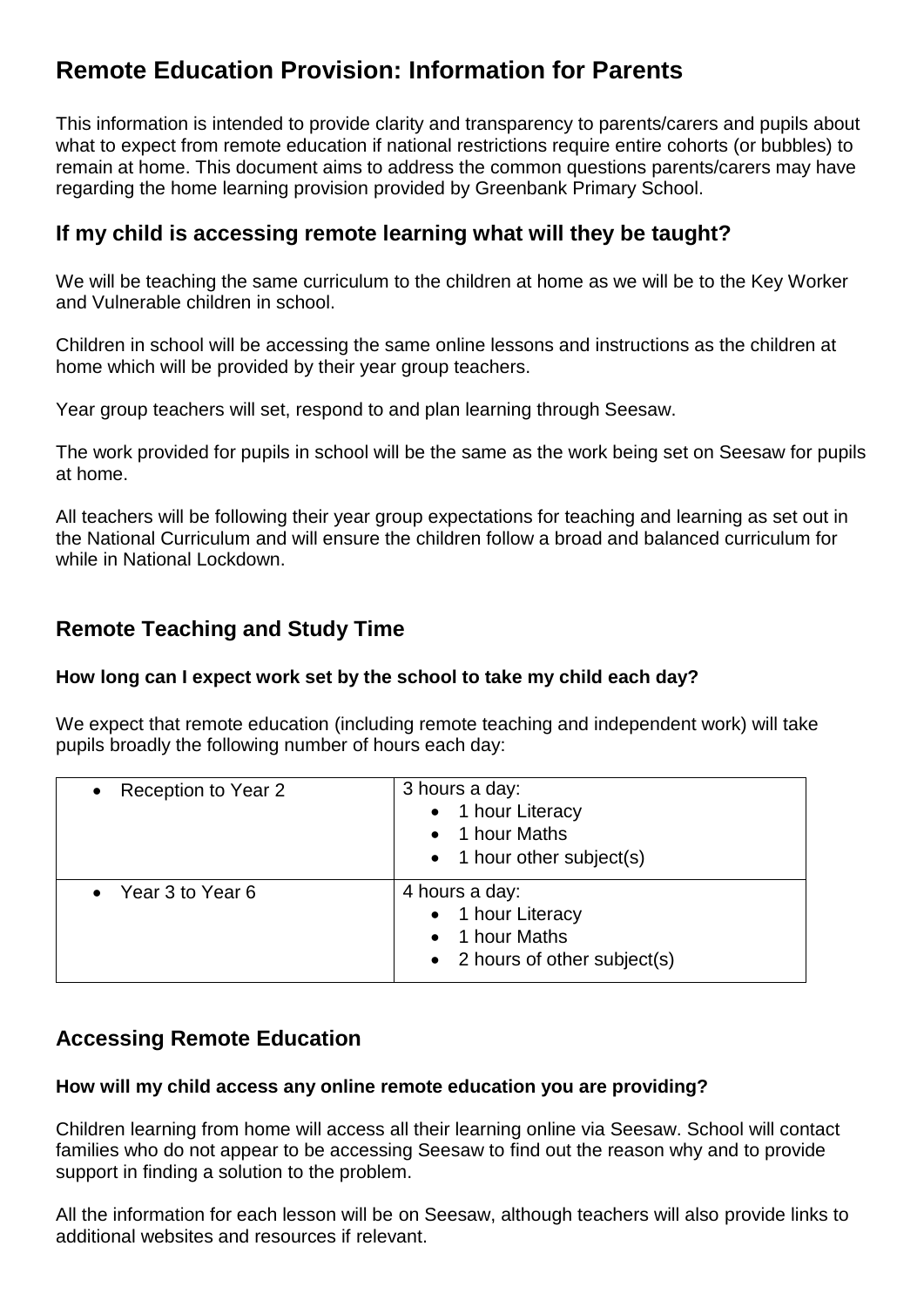#### **If my child does not have digital or online access at home, how will you support them to access remote education?**

If a child is not engaging with online learning we will contact the family to establish the reason why.

If it is identified that a pupil is unable to access the home learning for reasons such as not having internet access, not having an appropriate device to work on or an insufficient number of devices in a family for all children to work on, we can provide them with an appropriate device to work on and offer a solution to the other online problems.

We are also able to provide families with a SIM card which can be inserted into a device or into a mobile phone which can then be connected to the device.

We would strongly encourage all pupils to access their learning via our online platform Seesaw, but in a few cases it may be more appropriate for the child to be given paper copies of work. These packs will be prepared weekly for parents to collect. Each week when they collect the new pack of work they will drop off the previous week's work to be given to the teacher to mark and give feedback on.

#### **How will my child be taught remotely?**

We will be using a combination of the following approaches to teach children remotely:

- One live lesson daily which may be used to give instructions, an explanation or even to address any misconceptions from the previous lesson.
- Recorded teaching. Some recordings will be made by our teachers, other recordings that your child can access may come from Oak National Academy (Maths) and Empiri box (Science).
- Work provided on Seesaw can be download for your child to work on at home. Parents will not be expected to print work.
- Some work will be recorded on paper by your child then photographed, uploaded and sent to the teacher via Seesaw.
- In some lessons children will be sent a link to websites supporting the teaching of specific subjects which may include video clips, further explanations or activities to complete.

## **Engagement and Feedback**

#### **What are the school's expectations for my child's engagement? What support should we as parents and carers provide at home?**

- Class teachers will set work daily on Seesaw for the majority of pupils.
- Class teachers will provide a weekly paper pack for a small number of children.
- If your child is using a paper pack, parents will collect it from school once a week and at the same time return the previous week's work for teachers to mark and respond to.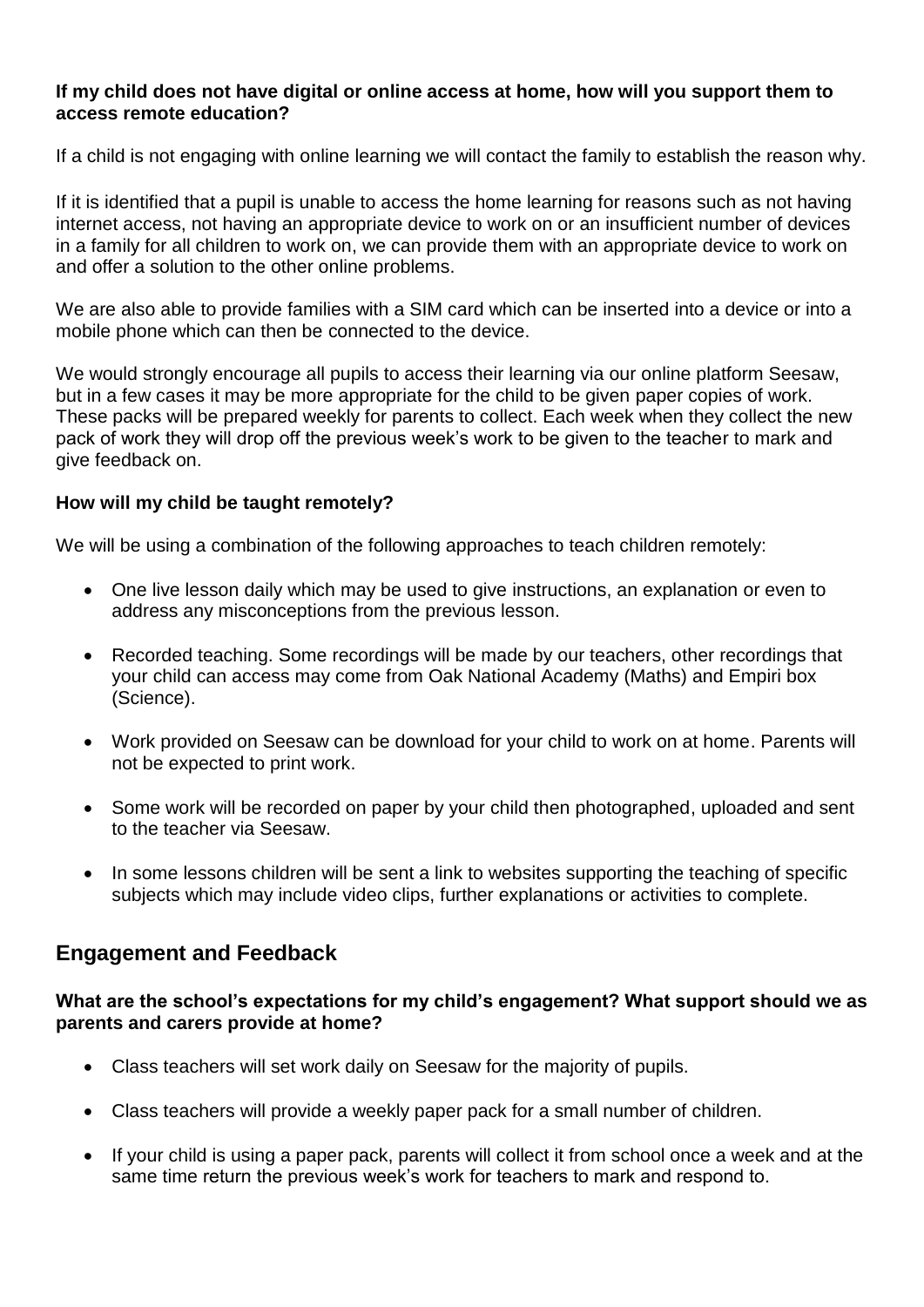- A basic stationery pack is available from school if parents wish to collect one from the school office.
- Parents/Carers should check that their child is completing their work each day.
- Your child should be able to complete many of the activities by themselves, but there will be times that you may need or wish to support them by reading instructions and giving further explanations.
- Encourage your child to do their best work and take their time to do it properly.
- Children should complete their work between the hours of 9am and 3pm, taking appropriate breaks throughout the day as they would in school. This also includes time out to play like they would at break and lunchtimes in school.
- Teachers will be contactable via Seesaw each day between 9am 3pm. If you have children in KS2 you can encourage them to communicate with their teacher if they have a question about their work or want something clarifying.
- Teachers will provide feedback on the completed work between 9-3:20pm. Teachers may also provide feedback out of these hours. This will be at the discretion of each teacher, but they will not be available for communication with parents/carers during these additional hours.
- If your child is not accessing the remote learning school will contact you to see if there is a problem we need to be aware of and to see how we can help your child access their learning. It is very important that pupils access their lessons, so they do not fall behind with their work and are able to re-integrate into school easily when Lockdown ends.
- Some families may also be contacted by the school Welfare Team each week. The member of staff may also ask to speak to your child, while the parent/ carer is present.
- Home visits may also be conducted by the Welfare Team and if deemed necessary an Educational Welfare Officer from the Local Authority may also make home visits on the school's behalf.

#### **How will you check if my child is engaging with their work and how will I be informed if there are concerns?**

- Staff will monitor Seesaw (daily) and paper packs (weekly) for engagement.
- If engagement becomes a concern then a phone call home will be made to discuss any issues and discuss how school and the family can work together to overcome these.

#### **How will you assess my child's work and progress?**

Feedback can take many forms and may not always mean extensive written comments. Feedback will mostly be given through written comments on Seesaw, although teachers may use their live lessons to give feedback to the whole class or groups of children as they would do in school.